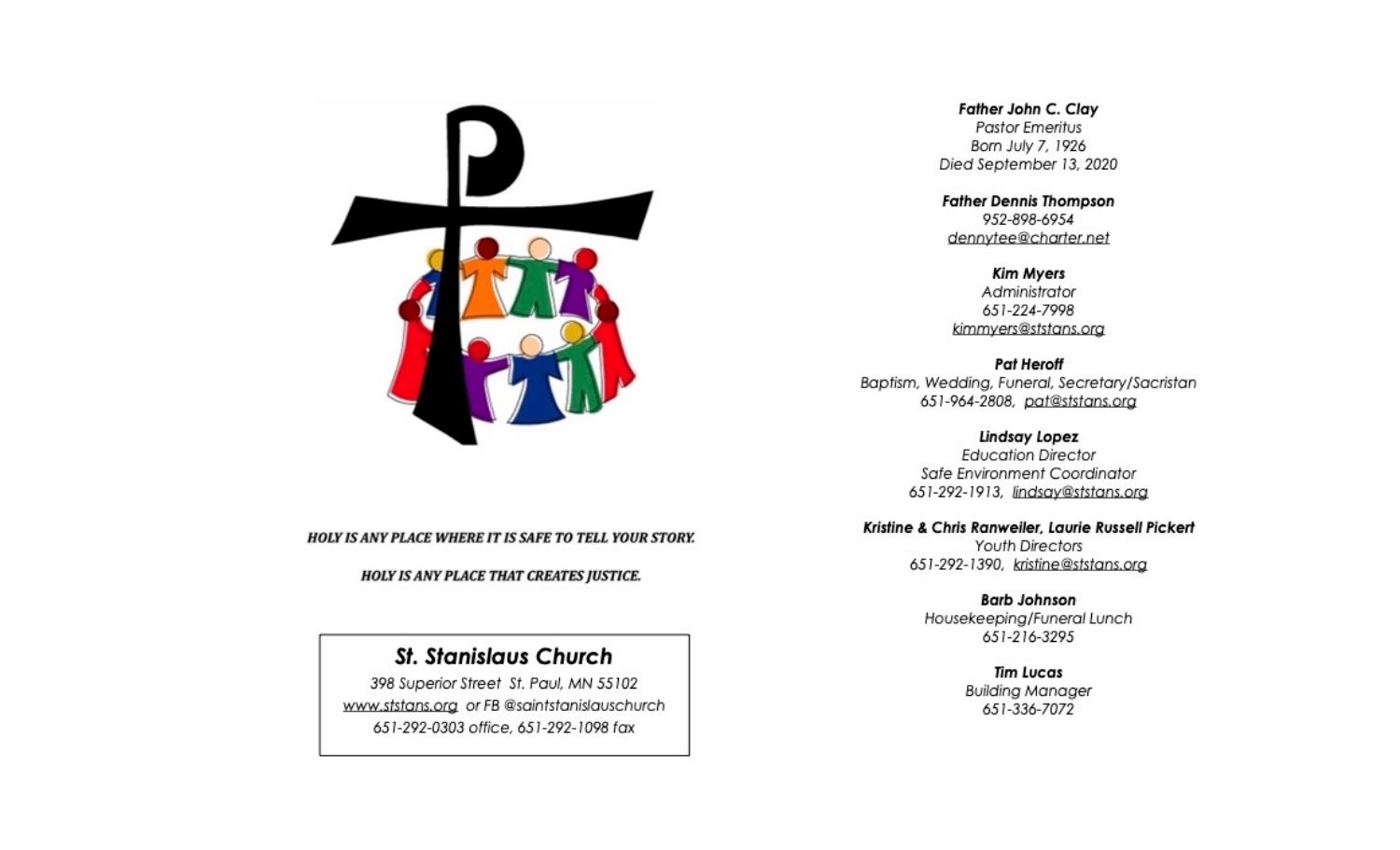**St. Stanislaus Church Bulletin St. Stanislaus Church 398 Superior Street St. Paul, MN 55102** Dear People Whom God Loves,

**April 3, 2022 Issue No. 441**

#### **Entering the Reign of God—Christian Morality**

I am reflecting on entering the reign of God and its connection with Christian morality.

For me, entering the reign of God means we are beginning to see ourselves and other people, the rest of the world, and indeed the cosmos in a way that is similar to the way God sees it all. I see that we are called to be wiling, at least to some degree, to be drawn into the vision and then to be drawn ever more deeply into it.

Of course we are called not only to be drawn into it, but also to live out that vision. This is not something we can accomplish by our willpower. It is always a gift. It is the gift of the LOVE we call God. This is why we call it grace.

Grace is the unearned presence of LOVE (God) working in us. LOVE (God) respects our freedom. Love does not force us, but allures us with goodness. Goodness is beautiful. Beauty draws us. This is why we can freely choose it and not be forced into it. This is why it is crucial to see LOVE (God) as good and beautiful and always on our side. LOVE (God) is always working to draw us into goodness, love and happiness.

This is why Christian morality moves beyond obedience to commands. We all start our moral journey as children by being obedient to commands. That is not bad, but we can't really call it Christian morality. Commands often point to good behavior. They are usually enforced by rewards for following them and punishment for disobeying them. Our motives then are self-centered. There is no love in what we do. Obeying commands is only a beginning place. We must allow ourselves to be drawn beyond it so that love gradually becomes a deeper motive. It's a long journey.

To motivate people, we have often used our notion of heaven as a reward from God, and hell as a punishment from God. I see this as blocking spiritual growth, which is growing in love, because it makes it difficult to see God's goodness, beauty and love, and the fact that LOVE (God) is always on our side and working for our goodness and happiness.

Of course, rewards and punishments (not abuse) are necessary for our children. I know that the system of rewards and punishments has a place in our society to keep some people from harming others. Our world is imperfect and we are all imperfect in various degrees.

However, when we make LOVE (God) our rewarder and punisher, we hinder our growth into Christian morality.

I have often reminded people that the old act of contrition had it right "…because I dread the loss of heaven and the pains of hell; but most of all because they offend thee, my God, who art all good and deserving of all my love." We were always taught to look beyond God as rewarder and punisher. As we will see later, Christian morality is all-inclusive. It extends to everyone and everything. It does not separate Christians from each other. It does not separate Christians from other religions. It does not separate Christians from people of no religion. It does not separate Christians from those who are skeptical about belief in God or from those who firmly deny belief in God.

Though religion is meant to bring us together, often it divides us. As we will see later, as Christians we are called to believe that all people are the beloved of LOVE (God). We might say that words entering the reign of God and Christian morality are pointing to the same mysterious reality.

More to come.  $\blacksquare$  Smile, God loves you,

Father Clay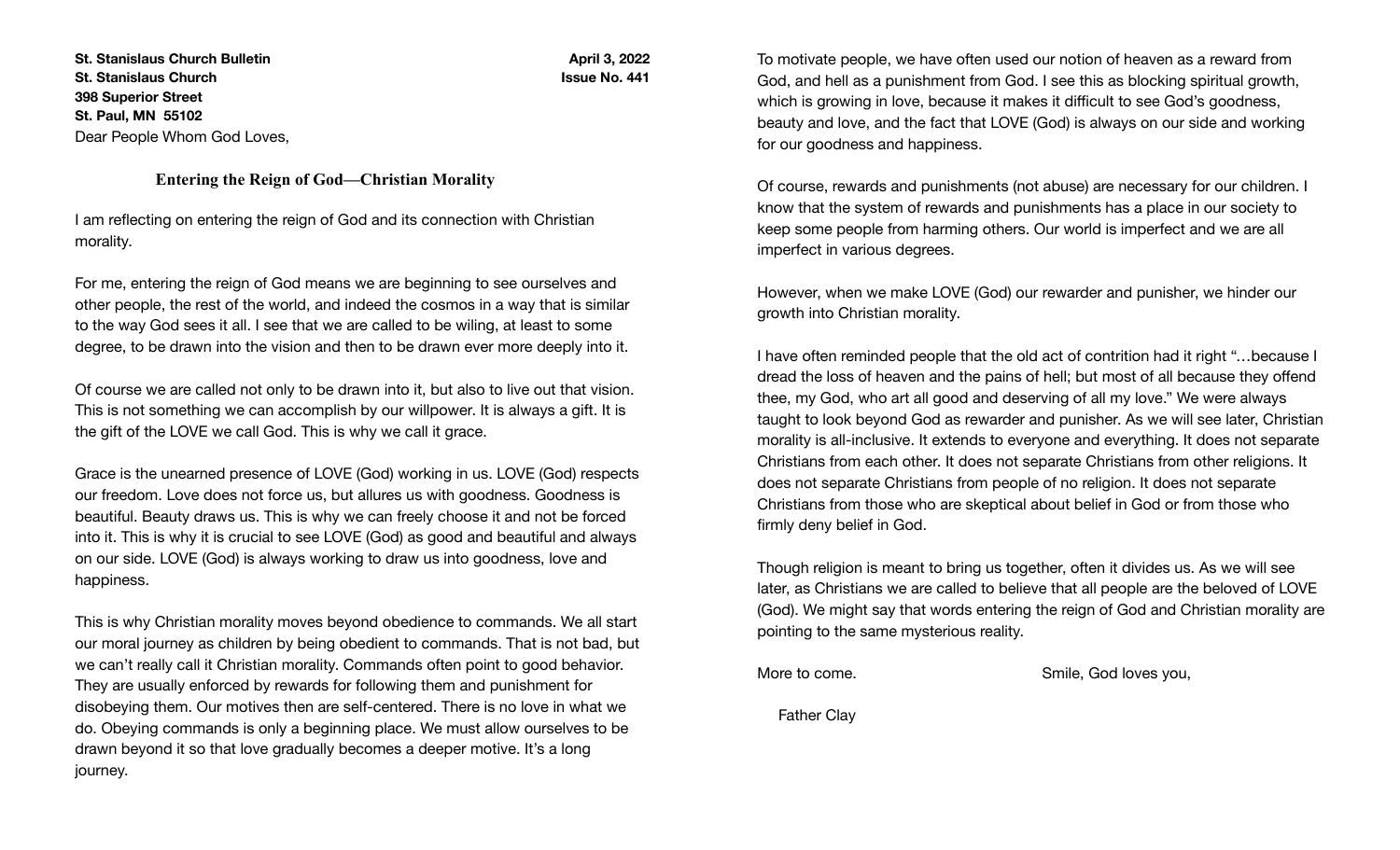# **APRIL CALENDAR**

**MONDAYS**

● Al-Anon: 11:30am-12:30pm, online.

### **TUESDAYS**

● Women's Spirituality Group: 5:00-6:30pm, Parish Center library. Meets April 5, 12, 19 and 26. Call Lindsay Lopez at 651-292-1913 with any questions.

### **WEDNESDAYS**

● Youth Group: Meets 6:30pm—8:00pm, Grades 7-12, Church Hall.

# **THURSDAYS**

- Women's Spirituality Group: 9:30am-11:00am online and in person, Parish Center library. Meets this month April 7, 14, 21, and 28.
- Centering Prayer: 12:00pm-1:00pm, Parish Center and 7:00-8:00pm (currently meeting online) on April 7, 14, 21, 28.
- Lectio Divina: 6:00-6:50pm meeting online on April 7, 14, 21, and 28. Call Lindsay Lopez at 651-292-1913 with any questions.

# **SATURDAYS**

- Penance: 3:00-3:30pm
- Mass: 4:00pm

# **SUNDAYS**

● Mass: 8:00am and 10:00am

# **APRIL SPECIAL EVENTS**

- ❖ Friday, April 1, 8, and 15: Quiet prayer 10am followed by Stations of the Cross at 11am, Church.
- ❖ Sunday, April 3: **Lenten Penance Service** 9am (between 8am & 10am Mass).
- ❖ Wednesday, April 6: Lenten Reflection—5:30 quiet prayer and music followed by program at 6pm in Church.
- ❖ Thursday, April 7: Stewardship Committee Meeting, 6-7:45pm, Church Hall. All are welcome to attend.
- ❖ Spring Fling Raffle: Beginning Saturday, April 23, Tickets go on sale in Church vestibule. 350 Tickets will be sold at \$100.00 each for Grand Prize of \$10,000!

*\*\* SAVE THE DATE \*\** St. Stan's will host a Spring Fling Outdoor Picnic scheduled for June 4, 2022 following our 4pm Mass.

# **LECTIO DIVINA**

*Even now, says the Lord, return to me with your whole heart; for I am gracious and merciful.*

# **MASSES—APRIL 2—APRIL 10, 2022**

Sat. 10:00 Rolf Middleton Sat. 4:00 Victims of Ukraine Conflict Sun. 8:00 Victims of Ukraine Conflict Sun. 8:00 Nicholas Zimmer 10:00 Victims of Ukraine Conflict 10:00 Betty Price

# **Mass Readings**: Fifth Sunday of Lent

First Reading: Isaiah 43:16-21 (36C) Second Reading: Philippians 3:8-14 Gospel: John 8:1-11

# **CATHOLIC SERVICES APPEAL FOUNDATION (CSAF)**

*Together in Hope*. The Catholic Services Appeal Foundation is an independent foundation partnering with fellow Catholics to share Christ's love with neighbors in need through ministries that serve the poor, support life and strengthen the Faith.

# **STATIONS OF THE CROSS**

These 14 Steps that you are now about to walk you do not take alone. We invite you to join us every Friday during Lent for Clarence Enzler's "Everyone's Way of the Cross." Please note the Church will be open at 10:00am for Quiet Prayer and Reflection before the reading of the Stations at 11:00am.

# **RED CROSS BLOOD DRIVE RESULTS**

Another successful blood drive at St Stan's! 27 of 28 registered blood donors came to the Red Cross bus in front of church on Saturday, March 19. 25 total pints donated. Thank you to the St. Stan's community! A special Thank you to Mark Thiel for overseeing this community outreach. Mark not only organizes this event twice yearly but is on site all day to ensure all runs smoothly.